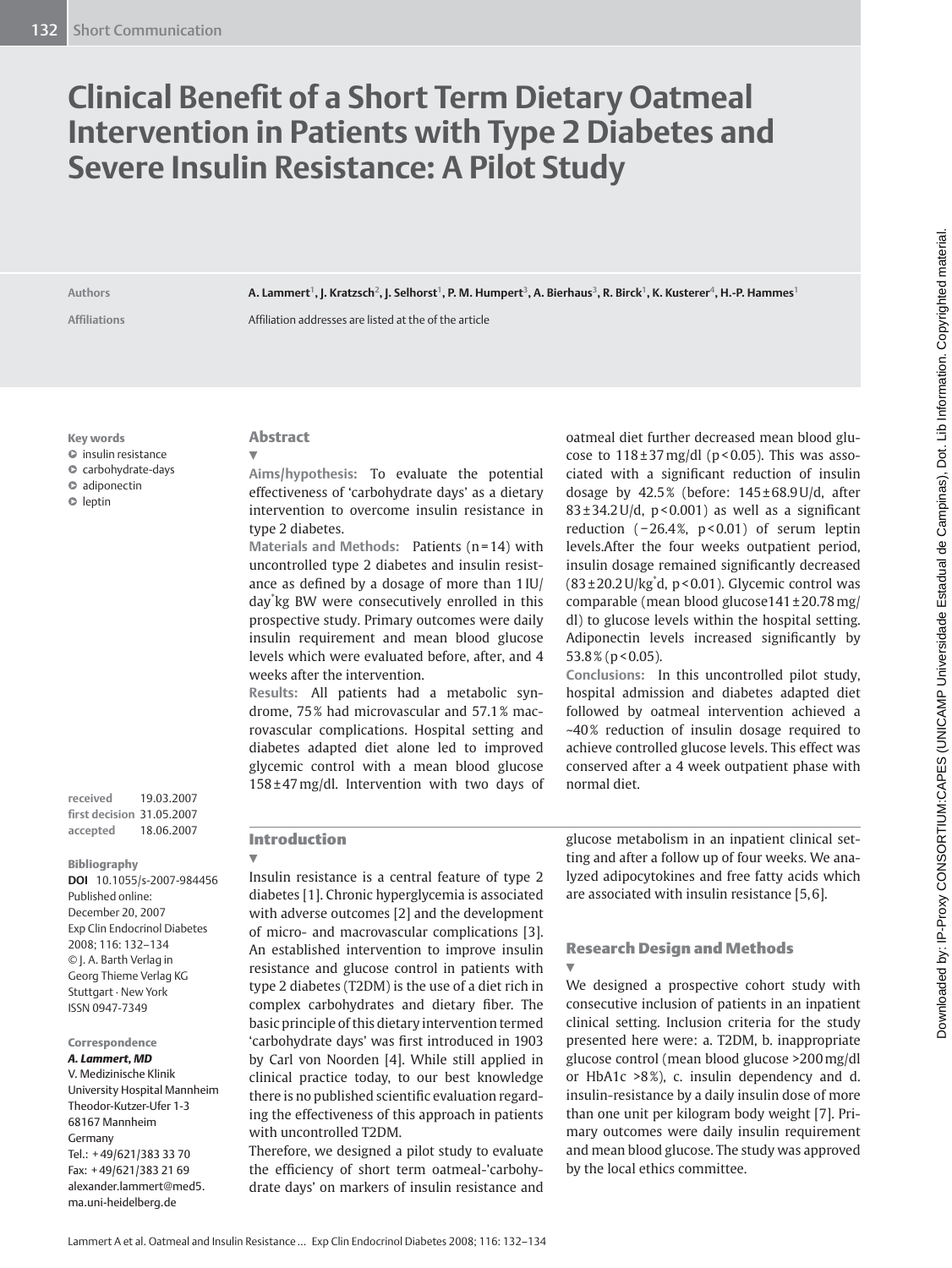At study entry the insulin-dose was adjusted in a two day run in phase to achieve adequate glycemic control. During this phase, all patients received a diabetes-adapted diet with a macronutrient content of 50-55% carbohydrates, 15-20% protein and 30% fat at an energy intake of ~ 1,500 kcal daily. Thereafter, the dietary intervention was performed for 2 days with 15 carbohydrate units of oatmeal. This diet has a macronutrient content of 63% carbohydrates 12% protein, 7% fat and 16.2g of fiber (30%) soluble and 70 % insoluble) at an energy content of 1,100 kcal per day. Within this phase, insulin dosage was reduced by 40%. Further reduction by an average of 10 % was necessary on day two of oatmeal to prevent hypoglycemia. The intervention was completed with one day of normal diabetes-adapted diet for final titration of the insulin dosage. During run in phase, intervention and the final adjustment correction of insulin dosage was individualized to achieve pre-prandial blood glucose levels < 150 mg/ dl.

 Fourteen patients affected by the metabolic syndrome (NCEP ATPIII) with abdominal obesity (BMI  $36.9 \pm 9.3$  kg/m<sup>2</sup>), arterial hypertension and severe insulin resistance (Table 1) were included. Average age was  $60.1 \pm 10.1$  years with a long history of diabetes (15.7 $\pm$ 9.3 years). 71.1 % (10/14) were females; 75 % had microvascular complications and 57.1 % of the patients suffered from macrovascular complications. Nine participants were followed up after 4 weeks in an outpatient setting.

Blood samples were collected after an overnight fast on the first day of oatmeal, directly and 4 weeks after intervention. Data of preprandial blood glucose self monitoring were used for analysis. HbA1c was measured by the Bio-Rad's Micromat™ II (Bio-Rad, Munich, Germany). A RIA method was used for analysis of leptin [8]. Adiponectin was determined by an EIA (Mediagnost, Reutlingen, Germany). Cholesterol, HDL, LDL, triglycerides and free fatty acids were measured by routine laboratory. All values are given as mean ± sd. Statistical analysis was performed by Wilcoxon testing in comparison to baseline values (Pre). A p value of < 0.05 was considered to be statistically significant.

#### **Results**

# $\overline{\mathbf{v}}$

 After two days of diabetes adapted diet mean blood glucose was  $158 \pm 47$  mg/dl (**Table 1**) at an insulin dose of  $1.4 \pm 0.5$  U/kg<sup>\*</sup>d. Consecutive treatment with oatmeal for two days significantly reduced the insulin dosage by 42.5 % (p < 0.001). This was associated with a significant improvement of mean blood glucose  $(118 \pm 37 \text{ mg/dl}, p < 0.05)$  and paralleled by a significant reduction (-26.4%) of serum leptin levels. Adiponectin levels, however, remained unaffected.

 Despite returning to regular diet within the 4 weeks of the outpatient period, patients showed a persistent improvement of glycemic control and significantly reduced insulin doses ( − 39.3 % , p < 0.01). HbA1c showed a trend for reduction (8.6 – 8.2%,  $p = 0.09$ ). Adiponectin levels increased significantly by 53.8 % (p < 0.05). The lipid profile yielded small significant reductions of cholesterol and triglycerides in the acute setting. Free fatty acids did not change within the study and remained elevated  $(-15-17\%$  above limit).

#### Table 1 Metabolic changes by "oatmeal-days"

|                               | Pre            | After                     | At 4<br><b>Weeks</b>        |
|-------------------------------|----------------|---------------------------|-----------------------------|
| mean blood glucose<br>[mq/d]] | $158 \pm 47.3$ | $115 + 36.7$              | $141 \pm 20.78$             |
| mean daily insulin [IE/d]     | $145 \pm 68.9$ | $83 \pm 34.2$ ***         | $83 \pm 20.2$ <sup>**</sup> |
| cholesterol [mq/dl]           | $180 + 39.9$   | $162 + 31.4$ <sup>*</sup> | $180 + 43.0$                |
| $LDL$ [mg/dl]                 | $110 + 35.4$   | $96 + 28.2$               | $105 + 46.4$                |
| $HDL$ [mg/dl]                 | $31 \pm 7.1$   | $30 + 5.9$                | $35 + 11.9$                 |
| triglycerides [mg/dl]         | $237 + 131.09$ | $177 \pm 76.77$ **        | $201 \pm 66.0$              |
| free fatty acids<br>[mmol/l]  | $0.8 + 0.23$   | $0.9 + 0.35$              | $0.8 + 0.2$                 |
| leptin [nq/ml]                | $33 + 16.3$    | $24 \pm 11.5$ **          | $28 + 16.2$                 |
| adiponectin $[\mu q/m]$       | $3.4 \pm 1.8$  | $3.7 \pm 1.7$             | $5.2 + 2.8$                 |
| $HbA1c$ $[\%]$                | $8.6 \pm 0.8$  |                           | $8.2 \pm 0.5$               |

Blood sampling was performed directly before (Pre, n = 14), after two days of oatmeal (After, n = 14) and after 4 weeks (At 4 weeks, n = 9). Mean blood glucose was calculated by summarizing pre-meal blood glucose levels divided by the number of performed measurements. Data are given as means ± standard deviation. (p-value:  $< 0.05$ , \*\* $< 0.01$  and \*\*\* $< 0.001$ )

### **Discussion**

# $\overline{\mathbf{v}}$  In this pilot study, the two day oatmeal intervention achieved a ~ 40 % reduction of insulin dose accompanied with almost normalization of mean blood glucose. Although the intervention lasted only for 2 days we observed a lasting significant reduction of insulin dosage and ameliorated mean blood glucose in the follow up 4 weeks after hospital dismissal. The pathophysiological grounds by which this effect is achieved remain obscure. Several possible mechanisms appear involved 1. the dietary intervention was hypocaloric, 2. intake of saturated fat was reduced and 3. intake of fiber was increased. Improvement of insulin resistance by these mechanisms has been demonstrated in long term interventional as well as epidemiological studies [9-11].

 Similar results with short term interventions have been demonstrated by Weickert et al. Their diet enriched with 30g of the insoluble fraction of dietary oat fibre for 24 hours improved markers of insulin sensitivity in healthy women [12]. Furthermore, they showed that an intervention with oat fibre for 3 days in overweight and obese women improved insulin sensitivity as measured by the euglycemic-hyperinsulinemic clamp [13] . Consistent with our observations, the latter study demonstrated a delayed effect on insulin sensitivity.

 The improvement of insulin resistance as indicated by reduced insulin dose and mean blood glucose was associated with an acute reduction of leptin and a 53.8% increase of adiponectin after 4 weeks. This rise may be a cause for the persistent improvement of insulin sensitivity [14, 15]. Interestingly, levels of free fatty acids did not change within the different phases of the study. All subjects demonstrated elevated levels through out the course of the study. This is consisting with findings in poorly controlled T2DM patients after an intervention with three days of insulin-induced normoglycemia [16] .

 We are aware that our pilot study has several limitations. We showed systematically in a descriptive manner that a short term intervention consisting of a hypocaloric carbohydrate rich diet successfully improved glycemic control and reduced the subsequently needed insulin dosage in patients with uncontrolled type 2 diabetes up to 4 weeks. Furthermore, the lost of follow-up in our study may have generated a selection bias. Our study was not designed to dissect the possible mechanisms by which these